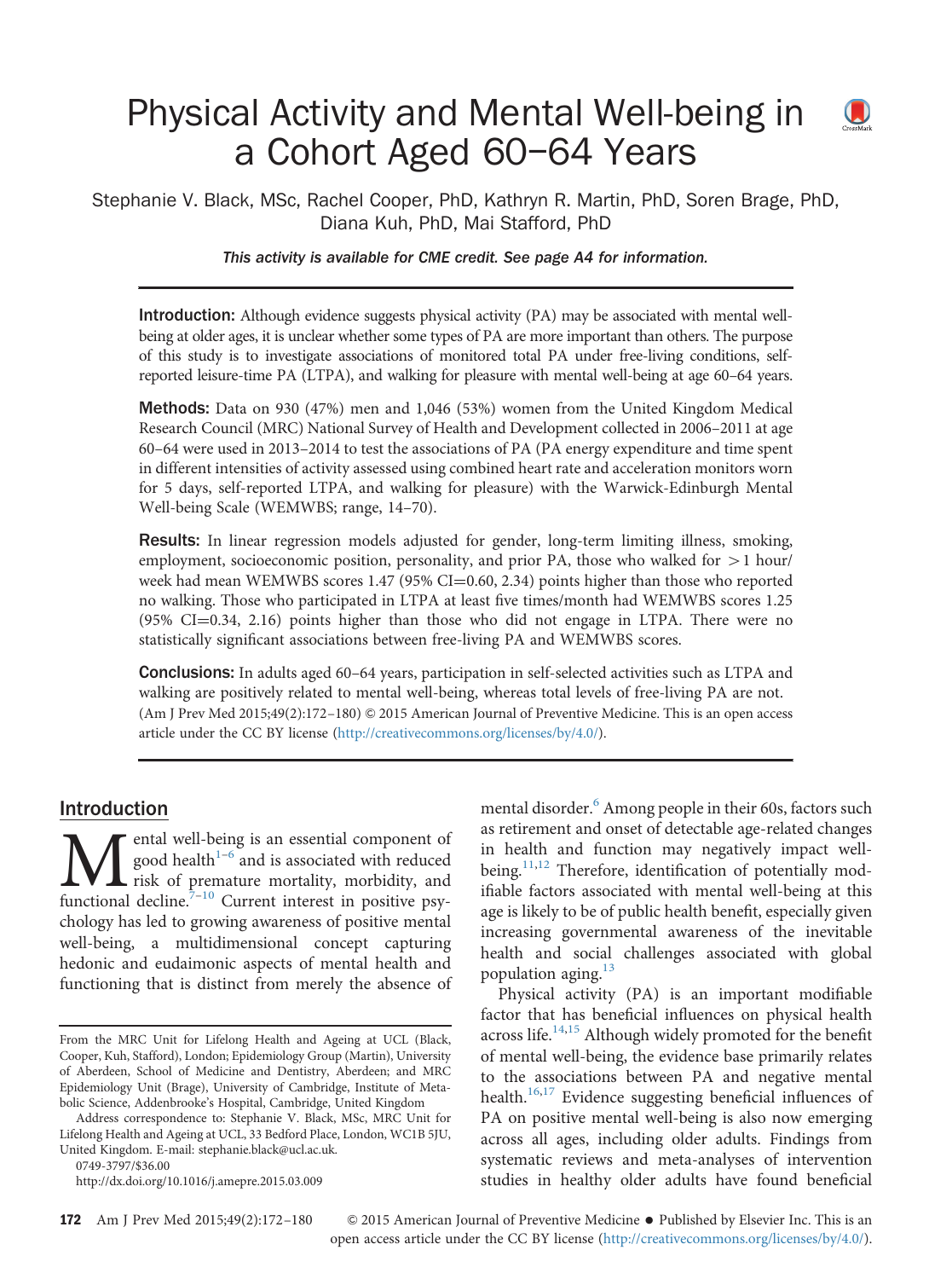effects of participation in short-term exercise programs on aspects of mental well-being, including positive affect, $18-20$  $18-20$  $18-20$  but many studies included in these reviews had small samples. In the few existing observational studies in older adults, self-reported participation in leisure-time PA (LTPA) was also associated cross-sectionally<sup>[21](#page-7-0)–[23](#page-7-0)</sup> and longitudinally<sup>23</sup> with better mental well-being.

In the last 20 years, PA measurement has been enhanced by widespread use of portable monitors in population studies to capture free-living PA and relate this to health outcomes.  $2^{4,25}$  To date, only a few studies have related monitored free-living PA to mental well-being in older adults, finding modest associations.<sup>[17,26,27](#page-7-0)</sup> A small study of people aged  $>70$  years found weak associations between free-living PA and life satisfaction.<sup>26</sup> A larger study of people aged  $\geq$  65 years found that light-intensity free-living PA was associated with a composite score including life satisfaction, depressed mood, self-rated general health, and social isolation.<sup>27</sup> Neither study used instruments designed to capture multiple dimensions of hedonic and eudaimonic wellbeing nor considered the complementary information provided by self-reported  $PA.^{28,29}$  $PA.^{28,29}$  $PA.^{28,29}$  $PA.^{28,29}$  $PA.^{28,29}$ .

Monitored free-living PA is closely related to total energy expenditure and captures both volitional and non-volitional activity.<sup>28,29</sup> LTPA and walking for pleasure, on the other hand, can be considered volitional. Links between PA and well-being may operate directly through enhanced mood and indirectly through physical health benefits. The present hypothesis is that both freeliving total PA and LTPA are positively associated with mental well-being. The aim of this study is to use data from a large, nationally representative cohort aged 60–64 years to investigate whether higher levels of monitored free-living PA and self-reported participation in LTPA are associated with higher levels of mental well-being, and to examine walking for pleasure specifically, the predominant activity reported for older adults. $30-32$  $30-32$  $30-32$ 

### Methods

#### Study Sample

The Medical Research Council (MRC) National Survey of Health and Development (NSHD) is a nationally representative sample of all births in England, Scotland, and Wales during 1 week in March 1946. A random sample of these, stratified by father's occupational class, has been followed on 23 occasions.<sup>[33](#page-7-0),[34](#page-7-0)</sup> The most recent data collection was in 2006–2011 (at age 60–64 years) and included assessment of PA and mental well-being. Of the original 5,362 study members at birth, 3,163 study participants known to be alive with an address in England, Scotland, or Wales were eligible to participate (excluding 718 who had died, 567 who were living abroad, 594 who had previously withdrawn from the study, and 320 who had been untraceable for  $>$  10 years).<sup>[35](#page-7-0)</sup> The sample is comparable with the 2001 English census with respect to several key socioeconomic and demographic characteristics.<sup>[35](#page-7-0)</sup> Of the 3,163 potentially eligible participants, 2,229 took part in a clinical assessment and were asked to participate in a free-living assessment of  $PA^{33}$  ([Appendix Figure 1,](#page-8-0) available online).

The study received ethical approval from the Central Manchester Local Research Ethics Committee and the Scottish A Research Ethics Committee, and participants provided informed consent.

#### **Measures**

Mental well-being was assessed using the Warwick-Edinburgh Mental Well-being Scale (WEMWBS),<sup>36</sup> which was developed in 2006 to assess population mental well-being across a continuum given the increasing emphasis toward positive psychology. It includes items on positive affect, satisfying interpersonal relationships, and positive psychological functioning and has been validated in a representative general population sample of British adults.<sup>36</sup> The scale has good content validity, high internal consistency (Cronbach's  $\alpha$ =0.91), and is unidimensional.<sup>[36](#page-7-0)</sup> Total scores were calculated by summing each participant's responses on a 5-point Likert scale to each of 14 positively worded questions pertaining to the previous 14 days. If three or fewer items were missing  $(n=84$  study participants), participant-specific means were imputed for each missing item; the one participant with more than three items missing was excluded. Possible total scores ranged between 14 and 70 with higher values indicating higher positive mental well-being.

A combined heart rate and acceleration monitor (Actiheart, CamNtech Ltd, Papworth, United Kingdom [UK]) was attached to the participants' chest with two electrocardiogram electrodes. Data were collected at 30-second intervals for 5 consecutive days.<sup>[37](#page-7-0)</sup> Details of this assessment and derived data are provided elsewhere  $38,39}$  $38,39}$  $38,39}$  $38,39}$  and summarized here. Heart rate data were individually calibrated, $40$  using data on response to an incremental aerobic exercise test (8-minute step test) conducted among eligible participants who attended a Clinical Research Facility  $(n=1,222;$ exclusion criteria for the step test included high blood pressure, history of unstable angina, or breathlessness). If the step test was not completed, group calibration was used. Data were adjusted for wear time and diurnal information bias and used in branched equation modeling $41$  to estimate intensity. This was summarized as total PA energy expenditure (PAEE; kJ/kg/day) and time spent in different intensities (based on a relative definition of 1 MET estimated using the Oxford equations for resting metabolic rate<sup>[42](#page-8-0)</sup>: sedentary ( $\leq$ 1.5 METs), light (1.5–3 METs), and moderate to vigorous ( $>$ 3 METs). After exclusion of participants with  $<$  48 hours of data and those with corrupt acceleration signals and/or severe clinical irregularities preventing valid heart rate measurement for extended periods ( $n=141$ ), there were 1,787 participants with valid data on free-living activity (mean wear time, 4.9 days;  $SD=0.7$  days).

Study members were also asked to complete a questionnaire that included the previously validated EPIC-Norfolk Physical Activity Questionnaire  $(EPAQ2)$ ,  $43$  with minor modifications to include the addition of two "free text boxes" for participants to record other physical activities not in the predefined lists and questions on LTPA asked at previous data collection waves.<sup>[44](#page-8-0)</sup> LTPA was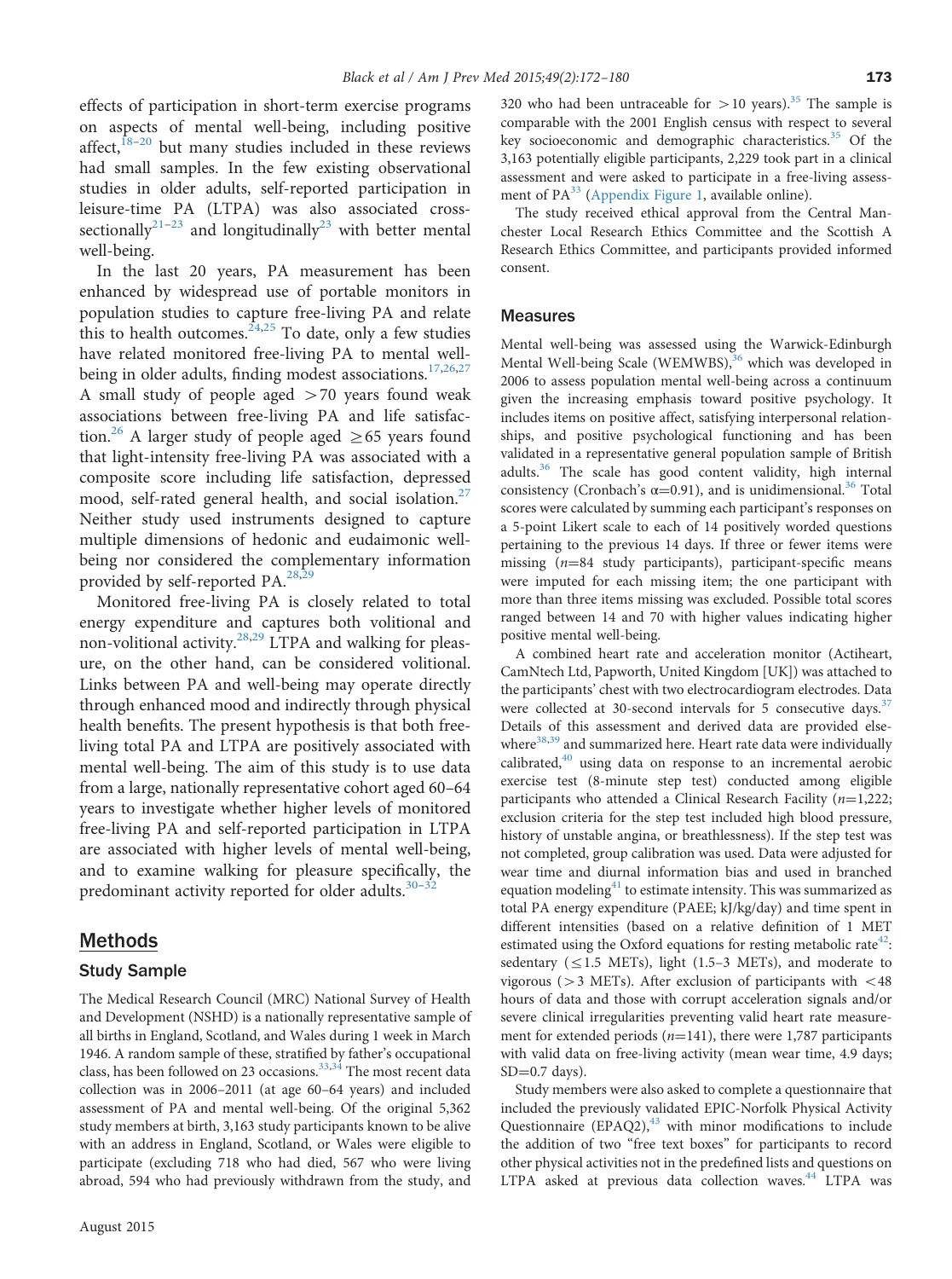captured by asking how often in the previous 4 weeks study members had participated in any sports, vigorous leisure activities, or exercises, categorized as: no participation in LTPA, moderately active (one to four times), and most active (five or more times). Study members also reported their frequency and average duration of participation in walking for pleasure (not for transport) in the previous 12 months. This was categorized in hours per week as: none,  $>0$  to  $\leq$ 1, and  $>1$ .

Potential confounders were chosen a priori from known correlates of PA and mental well-being.<sup> $45-47$  $45-47$ </sup> These were gender, obesity, long-term limiting illness, smoking, work status, socioeconomic position (indicated by educational attainment and financial adequacy), personality traits (extraversion and neuroticism), and prior PA levels. Unless otherwise stated, these were assessed at age 60–64 years. Height and weight were measured and used to calculate BMI, which was categorized as not obese  $\left( < 30 \right)$ kg/m<sup>2</sup>) versus obese ( $\geq$  30 kg/m<sup>2</sup>). The presence or absence of any long-term illness, health problem, or disability that limited activities was self-reported using a question from the 2001 England and Wales Census.<sup>[48](#page-8-0)</sup> Smoking was dichotomized as current versus ex/never smoker. Work status was categorized as not in paid work (mainly composed of those who were fully retired), working parttime, and working full-time. Highest level of educational attainment by age 26 years was categorized into three groups: no qualifications, lower level up to UK General Certificate of Education-Ordinary level (usually attained at age 16 years), and UK General Certificate of Education-Advanced level (usually attained at age 18 years) or higher. Financial adequacy at age 60–64 years was assessed by whether study members felt that with their present family income it was really quite hard to manage, possible to manage fairly well, or possible to manage comfortably. Extraversion and neuroticism were assessed at age 26 years using the Maudesley Personality Inventory<sup>[49](#page-8-0)</sup> and both scores were dichotomized as  $\leq$  6 versus 7–12.<sup>[50](#page-8-0)</sup> LTPA at age 53 years was assessed using the same questions as at age 60–64 years, and similarly categorized into three groups.

### Statistical Analysis

Associations between each potential confounder and WEMWBS score were examined in separate linear regression models. With the exception of obesity, each was statistically significant at the 5% level and was carried forward into subsequent analyses. Multiple linear regression models were used to test the relationships between each PA measure in turn and WEMWBS scores, adjusted for sex. No evidence of interaction between each PA measure and sex, or deviations from linearity for each PA measure, was found. Where there was evidence of association in sex-adjusted models, three additional models were run with sequential adjustments for (1) long-term limiting illness, smoking, educational attainment, financial adequacy, and work status; (2) extraversion and neuroticism; and (3) LTPA at 53 years. To reduce possible bias and loss of statistical power due to missing exposures and covariates (walking [0.2% missing], LTPA  $[< 0.001\%]$ , long-term limiting illness [0.8%], financial adequacy [2.4%], educational level [5.4%], LTPA at age 53 years [5.3%], smoking [9.7%], and extraversion and neuroticism [10%]), these adjusted models were based on full information maximum likelihood (FIML) estimates $51,52$  $51,52$  $51,52$  using SEM (structural equation modeling) commands in Stata, version 12. Analyses were performed in 2013–2014.

#### Sensitivity Analysis

All analyses were rerun on the sample with complete data on all covariates and effect estimates visually compared to those obtained from FIML estimation. To assess the reproducibility of findings on free-living PA, the following sex-adjusted analyses were run: (1) using time spent in different intensities of activity defined using a standard definition of 1 MET for all participants (i.e., 3.5 mL  $O_2/$ kg/min [71.2 J/min/kg]) irrespective of individual differences in  $VO<sub>2</sub>max$ ; (2) including only those individuals with individually calibrated PA estimates ( $n=881$  among those who also had a valid WEMWBS score); and (3) using average trunk acceleration  $(m/s^2)$ instead of PAEE (the latter estimated using data on both acceleration and heart rate).

## Results

A total of 1,976 study members (53% women, 47% men) of mean age 62.8 (SD=1.2) years had at least one measure of PA and a WEMWBS score. Men achieved slightly higher levels of PAEE and moderate to vigorous activity than women, whereas women were more likely than men to achieve light PA and report walking for pleasure for >1 hour/week ([Table 1](#page-4-0)). Mean WEMWBS score was 51.6, consistent with population norms,<sup>[53](#page-8-0)</sup> and did not differ by sex.

In sex-adjusted analyses using the maximum available samples ([Table 2\)](#page-5-0), there was no evidence of associations between any of the free-living PA variables and WEMWBS scores, although associations were in the expected direction. A 1-SD increase in PAEE was associated with a 0.09 (95% CI $=$  -0.32, 0.50) increase in WEMWBS. However, evidence suggested that participation in both LTPA and walking for pleasure were statistically associated with higher WEMWBS scores [\(Table 3](#page-6-0)). Those who participated in LTPA at least five times/month had mean WEMWBS scores  $2.34$  (95% CI=1.46, 3.23) points higher than those who reported no LTPA; those who walked for pleasure for  $>1$  hour/week had mean WEMWBS scores  $2.70$  (95% CI=1.85, 3.55) points higher than those that reported no walking. The associations of both LTPA and walking for pleasure with WEMWBS scores were partially attenuated after adjustment for covariates but remained significant. However, in LTPA analyses, higher mean WEMWBS scores were only observed in those who reported participation in LTPA at least five times/month. Those who walked for pleasure for  $>0$  to  $\leq$  1 or  $>$  1 hour/week had mean WEMWBS scores 1.58 (95% CI=0.61, 2.54) and 1.47 (95% CI=0.60, 2.34) points higher, respectively, compared with those that reported no walking after adjustment for all covariates.

The direction and magnitude of associations were similar when adjusted analyses were rerun on complete cases. There remained no evidence of associations between free-living PA variables and WEMWBS scores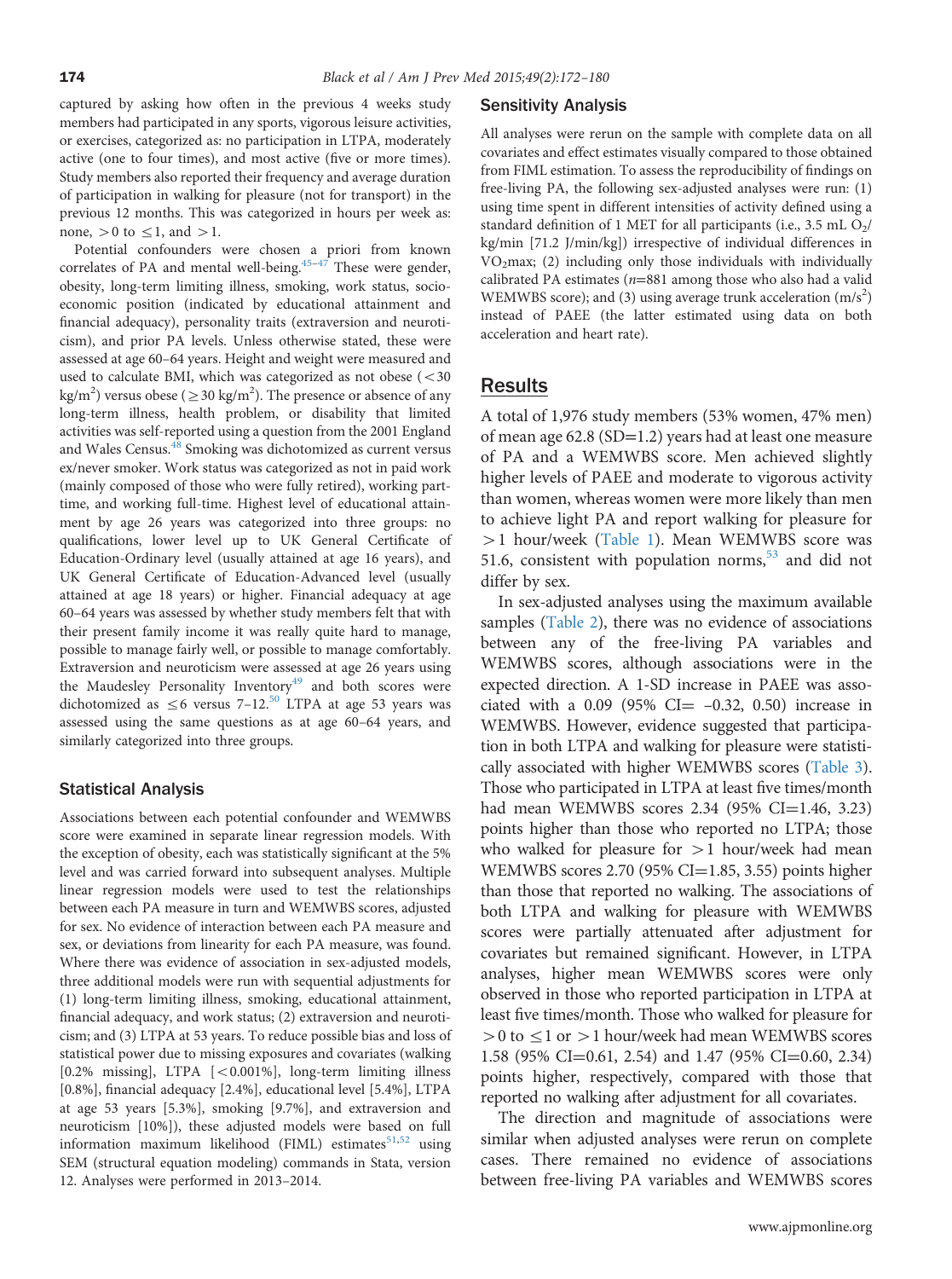when using the standard definition of 1 MET for intensity estimates and including only individually calibrated data ([Appendix Table 1](#page-8-0), available online). However, an association between higher average trunk acceleration and higher WEMWBS scores was found; the mean sexadjusted difference in WEMWBS score per 1-SD increase in acceleration was  $0.64$  (95% CI=0.23, 1.04).

### **Discussion**

In a large study of adults aged 60–64 years, participation in LTPA and walking for pleasure were associated with higher levels of mental well-being. Associations were robust to adjustment for sex, long-term limiting illness, educational attainment, financial adequacy, smoking, work status, personality, and prior LTPA. No evidence of associations between free-living PA measures and mental well-being was found.

The current results are consistent with evidence from other population-based studies that found modest crosssectional associations between LTPA in older adults and better mental health. $22,54,55$  $22,54,55$  $22,54,55$  $22,54,55$  Furthermore, they agree with evidence from a study in older women, which found an association between more self-reported time spent walking and lower levels of anxiety and depression.<sup>54</sup> The current results also complement the conclusions from two systematic reviews and meta-analyses of intervention studies in older adults. $18,19$  $18,19$  However, these other studies did not use an instrument designed to capture the multiple dimensions of positive mental functioning as well as affective elements of well-being, though other studies using WEMWBS are emerging.<sup>[56](#page-8-0),[57](#page-8-0)</sup>

In contrast to NSHD findings, the two other studies that examined the relationship between free-living PA and indicators of improved mental well-being in older adults found some evidence of association, albeit weak.<sup>26,27</sup> One possible reason for this discrepancy is that these other studies used accelerometry. Indeed, NSHD sensitivity analyses showed a positive association between average trunk acceleration and positive mental well-being. As accelerometers capture walking movements particularly well, this result is in line with the NSHD finding for self-reported walking.<sup>[58,59](#page-8-0)</sup> However, a strength of this current study is the use of combined heart rate and movement data, which are more closely associated with energy expenditure than estimates using movement alone.<sup>[28,29](#page-7-0)</sup> This suggests that higher levels of energy expenditure per se do not explain the associations of self-reported PA with well-being. Other possible reasons for the discrepancy in findings include the wider age ranges (i.e., 65 to  $\geq$  80 years<sup>[27](#page-7-0)</sup> and mean age around 75  $[SD \sim 4]$  years)<sup>[26](#page-7-0)</sup> and hence possible residual confounding by age. Additionally, in one study, participants

were engaged in an intervention to encourage participation in regular, age-appropriate exercise. $26$ 

There are two main explanations for the finding that well-being was associated with participation in LTPA and walking for pleasure but not with free-living PA. First, the type and context of PA may be relevant for positive mental well-being. Free-living PA variables incorporate all incidental activities, some or all of which might be considered nonvolitional and may include daily activities expected to have no or even a negative impact on mental well-being such as housework<sup>60</sup> or transportation.<sup>61</sup> LTPA is volitional; individuals choose the time, duration, and level that suit them[.25](#page-7-0)[,62](#page-8-0)–[64](#page-8-0) Although most intervention studies tested exercise of prescribed intensity and duration, there is evidence that exercise bouts that were self-selected or included an element of participant choice were more strongly related to improved mood.<sup>19,20,[62,65,66](#page-8-0)</sup> In addition, the items capturing LTPA and walking refer to the last 4 weeks and 12 months, respectively, and these timeframes may be more relevant for mental well-being than the 3–5 days over which free-living PA was assessed. Furthermore, walking is often cited as the most popular LTPA among older people $30$  and the benefits of this particular activity for mental well-being may be partly explained by its context (e.g., being undertaken in natural environments)[.57,67](#page-8-0)

An alternative explanation is that reporting bias underlies the associations, as LTPA, walking, and wellbeing were assessed by self-report. Adjustment for personality disposition (notably neuroticism) may go some way toward addressing this finding. Studies consistently find that people overestimate PA. Therefore, on the basis of these measures, this study does not make recommendations on the specific levels of activity that may promote well-being, but uses them to rank study members into those who undertook more or less activity.<sup>[68](#page-8-0)</sup>

This study has numerous strengths. First, it uses data from combined heart rate and acceleration monitors to assess free-living PA and is complemented by self-reported PA collected at the same age.<sup>[28](#page-7-0)</sup> Second, it uses data from a large, nationally representative birth cohort and a validated scale designed to measure positive mental well-being. However, analyses were cross-sectional and the direction of associations could not be established. LTPA at age 53 years was associated with WEMWBS at age 60–64 years, but this did not fully explain the association of LTPA at age 60–64 years with WEMWBS. It seems likely that the relationship between PA and wellbeing across life is bi-directional. Additional limitations must also be acknowledged. In common with all longitudinal studies, there were losses to follow-up. Adjustment was made for health-related and socioeconomic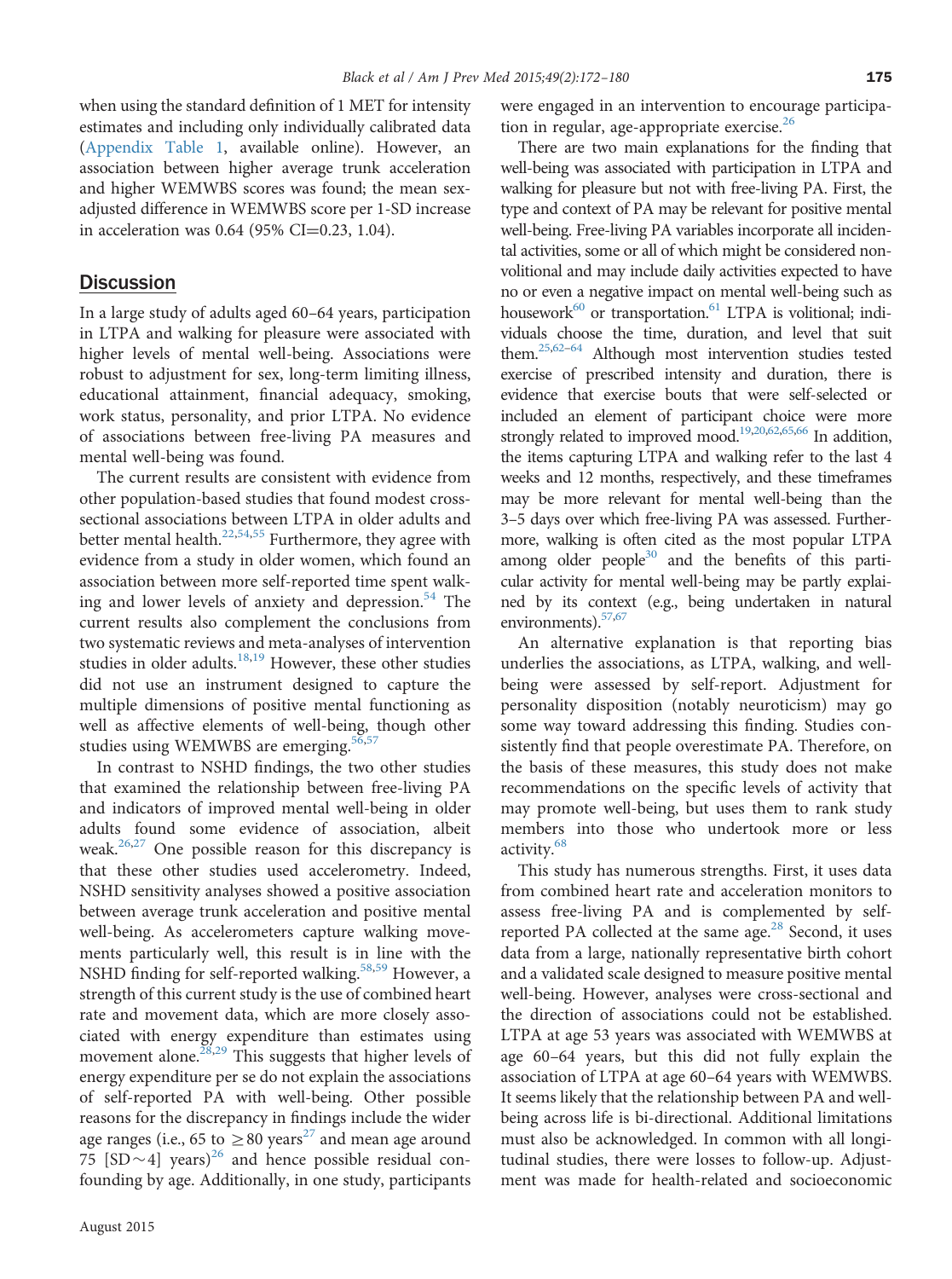# <span id="page-4-0"></span>T[a](#page-5-0)ble 1. Characteristics of the Medical Research Council National Survey of Health and Development<sup>a</sup>

|                                                                                            | Men            |                           |                | Women                     |                          |
|--------------------------------------------------------------------------------------------|----------------|---------------------------|----------------|---------------------------|--------------------------|
|                                                                                            | N <sub>b</sub> | Mean (SD) or %            | N <sub>b</sub> | Mean (SD) or %            | $p$ -value $c$           |
| WEMWBS score at 60-64 years                                                                | 930            | 51.6(7.9)                 | 1046           | 51.6(8.3)                 | 0.9                      |
| Free-living physical activity at 60-64 years                                               |                |                           |                |                           |                          |
| Physical activity energy expenditure<br>(kJ/kg/day)                                        | 745            | 37.7(15.7)                | 825            | 34.4(13.2)                | $<$ 0.001                |
| Time spent in light physical activity<br>$(1.5-3.0$ METs) (hours per day)                  | 723            | 5.1(1.6)                  | 795            | 5.4(1.5)                  | < 0.001                  |
| Time spent in moderate to vigorous<br>physical activity ( $>$ 3 METs) (minutes<br>per day) | 723            | 73.7<br>$(42.1, 119.3)^d$ | 795            | 68.8<br>$(41.1, 108.6)^d$ | 0.02                     |
| Time spent sedentary $(<1.5$ METS)<br>(hours per day)                                      | 723            | 17.4(2.2)                 | 795            | 17.3(2.0)                 | 0.17                     |
| LTPA at 60-64 years                                                                        |                |                           |                |                           |                          |
| Participation in LTPA (no. times per month)                                                |                |                           |                |                           | 0.9                      |
| $\overline{O}$                                                                             | 587            | 64.2                      | 664            | 64.4                      |                          |
| $1 - 4$                                                                                    | 128            | 14.0                      | 136            | 13.2                      |                          |
| $\geq 5$                                                                                   | 200            | 21.9                      | 231            | 22.4                      |                          |
| Walking for pleasure (hours per week)                                                      |                |                           |                |                           | < 0.001                  |
| None                                                                                       | 304            | 32.7                      | 273            | 26.1                      |                          |
| $>0$ to $\leq$ 1                                                                           | 262            | 28.2                      | 279            | 26.7                      |                          |
| >1                                                                                         | 364            | 39.1                      | 493            | 47.2                      |                          |
| Covariates                                                                                 |                |                           |                |                           |                          |
| Obese at 60-64 years                                                                       |                |                           |                |                           |                          |
| <b>No</b>                                                                                  | 652            | 71.1                      | 717            | 69.8                      | 0.5                      |
| Yes                                                                                        | 265            | 28.9                      | 310            | 30.2                      |                          |
| Long-term limiting illness at 60-64 years                                                  |                |                           |                |                           | 0.3                      |
| <b>No</b>                                                                                  | 700            | 75.9                      | 768            | 74.0                      |                          |
| Yes                                                                                        | 222            | 24.1                      | 270            | 26.0                      |                          |
| Educational attainment by 26 years                                                         |                |                           |                |                           | < 0.001                  |
| No qualifications                                                                          | 278            | 31.7                      | 311            | 31.3                      |                          |
| Lower level (up to $O$ level or equivalent) $e^$                                           | 181            | 20.7                      | 354            | 35.7                      |                          |
| Higher level (A level and above) <sup>†</sup>                                              | 417            | 47.6                      | 328            | 33.0                      |                          |
| Financial adequacy at 60-64 years                                                          |                |                           |                |                           | 0.2                      |
| Quite hard to manage                                                                       | 67             | 7.4                       | 61             | 6.0                       |                          |
| Manage fairly well                                                                         | 353            | 38.9                      | 371            | 36.4                      |                          |
| Manage comfortably                                                                         | 488            | 53.7                      | 588            | 57.7                      |                          |
| Smoking at 60-64 years                                                                     |                |                           |                |                           |                          |
| Ex/Never                                                                                   | 740            | 88.4                      | 848            | 89.6                      | 0.4                      |
| Current smoker                                                                             | 97             | $11.6\,$                  | 99             | 10.5                      |                          |
|                                                                                            |                |                           |                |                           | (continued on next page) |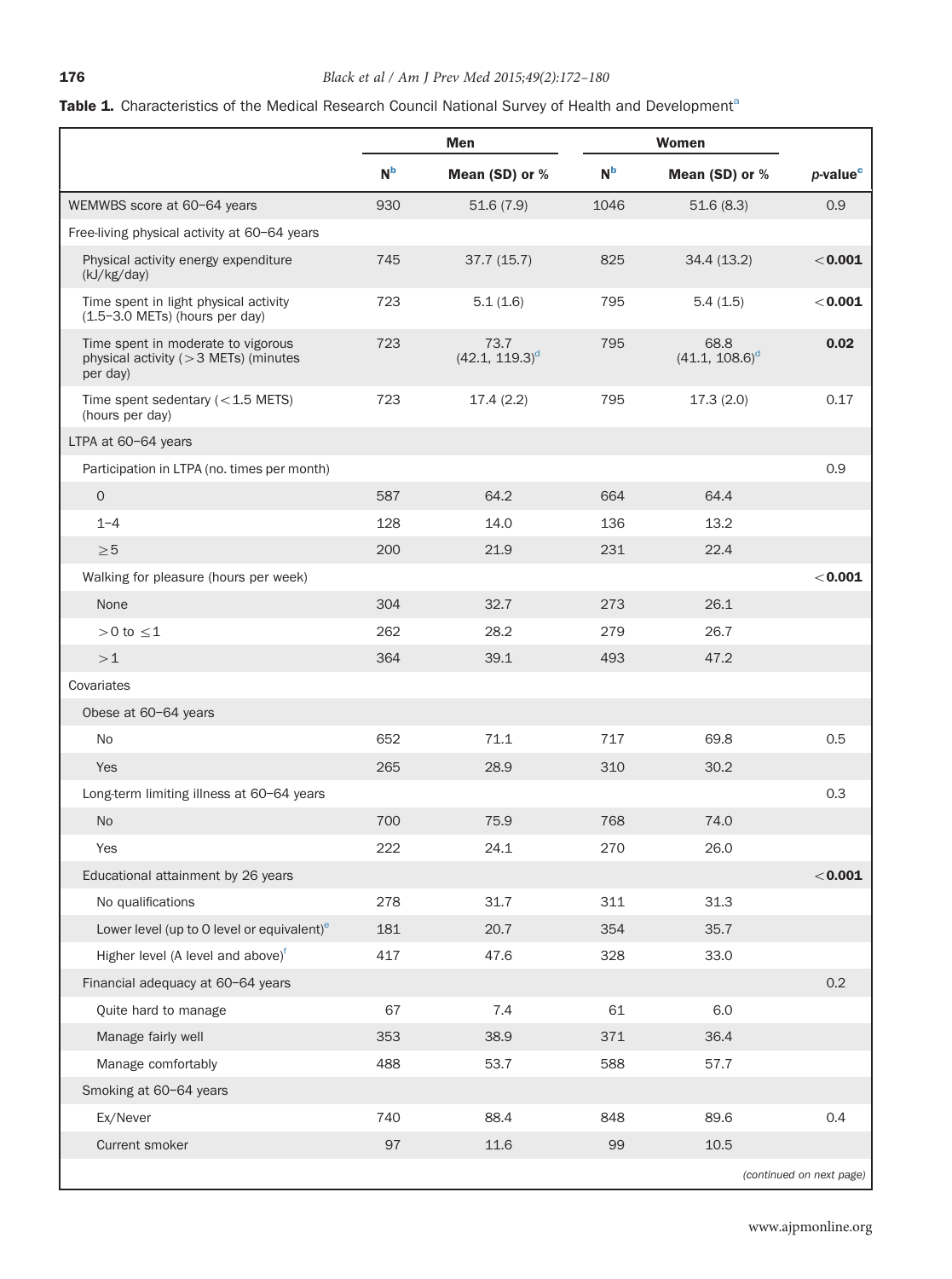### Black et al / Am J Prev Med 2015;49(2):172-180 177

<span id="page-5-0"></span>Table 1. Characteristics of the Medical Research Council National Survey of Health and Development (continued) a

|                                                                          | <b>Men</b>     |                | Women          |                |                      |
|--------------------------------------------------------------------------|----------------|----------------|----------------|----------------|----------------------|
|                                                                          | N <sub>b</sub> | Mean (SD) or % | N <sub>b</sub> | Mean (SD) or % | p-value <sup>c</sup> |
| Work status at 60-64 years                                               |                |                |                |                |                      |
| Not in paid employment <sup>g</sup>                                      | 297            | 35.3           | 577            | 60.9           | $<$ 0.001            |
| Part-time paid employment                                                | 130            | 15.5           | 253            | 26.7           |                      |
| Full-time paid employment                                                | 414            | 49.2           | 117            | 12.4           |                      |
| Extraversion at 26 years                                                 |                |                |                |                |                      |
| Less                                                                     | 234            | 28.3           | 367            | 38.5           | < 0.001              |
| More                                                                     | 592            | 71.7           | 587            | 61.5           |                      |
| Neuroticism at 26 years                                                  |                |                |                |                |                      |
| Less                                                                     | 537            | 65.0           | 425            | 44.6           | $<$ 0.001            |
| More                                                                     | 289            | 35.0           | 528            | 55.4           |                      |
| Self-reported participation in LTPA at 53<br>years (no. times per month) |                |                |                |                | 0.1                  |
| $\mathbf{O}$                                                             | 365            | 42.4           | 462            | 45.7           |                      |
| $1 - 4$                                                                  | 188            | 21.8           | 185            | 18.3           |                      |
| $\geq\,5$                                                                | 308            | 35.8           | 364            | 36.0           |                      |

Note: Boldface indicates statistical significance ( $p < 0.05$ ).

aMedical Research Council National Survey of Health and Development (MRC NSHD). Sample restricted to those participants with data on WEMWBS and at least one physical activity measure at age 60-64 years (Maximum  $N=1,976$ ).

<sup>b</sup>N varies due to missing data.

<sup>c</sup>p-values from chi-squared, t-test, or Wilcoxon rank-sum test of sex difference.<br><sup>d</sup>Median (IOP)

<sup>d'</sup>Median (IQR).

e<br>Lower level: up to UK General Certificate of Education-Ordinary level (usually attained at age 16 years).<br>[Higher level: UK Ceneral Certificate of Education Advanced level (usually attained at age 18 years) or higher

<sup>†</sup>Higher level: UK General Certificate of Education-Advanced level (usually attained at age 18 years) or higher.

 $8\%$  of this group who are fully retired: 95.3% men; 97.6% women.

IQR, interquartile range; LTPA, leisure-time physical activity; WEMWBS, Warwick-Edinburgh Mental Wellbeing Scale.

factors that are associated with dropout, and FIML models were used to reduce the possibility of bias owing to missing covariates. In common with multiple imputation models, these are based on the untested assumptions that data are missing at random. Prior PA was

controlled for as an important predictor of current PA,<sup>38</sup> though only PA at age 53 years, and not more recently, was available. Neuroticism and extraversion, here captured at age 26 years, are recognized to be fairly stable but can change over a number of years.<sup>[69](#page-8-0)</sup>

Table 2. Sex-Adjusted Associations Between Free-Living Physical Activity and WEMWBS Scores at Age 60-64<sup>a</sup>

|                                                                                    | N     | <b>Mean difference in WEMWBS</b><br>score $b$ (95% CI) | p-value |
|------------------------------------------------------------------------------------|-------|--------------------------------------------------------|---------|
| Physical activity energy expenditure (kJ/kg/day) per SD                            | 1.570 | $0.09(-0.32, 0.50)$                                    | 0.7     |
| Time per day spent in light physical activity (1.5–3.0 METs) per SD                | 1.518 | $0.05(-0.36, 0.47)$                                    | 0.8     |
| Time per day spent in moderate to vigorous physical activity<br>$(>3$ METs) per SD | 1.518 | $0.15(-0.26, 0.56)$                                    | 0.5     |
| Time per day spent sedentary ( $<$ 1.5 METs) per SD                                | 1,518 | $-0.11(-0.52, 0.30)$                                   | 0.6     |

<sup>a</sup>Data from the Medical Research Council National Survey of Health and Development.

b Differences in mean levels of WEMWBS score for a 1 SD increase in free-living physical activity estimated using multiple linear regression models. kg, kilogram; kJ, kilojoule; WEMWBS, Warwick-Edinburgh Mental Wellbeing Scale.

August 2015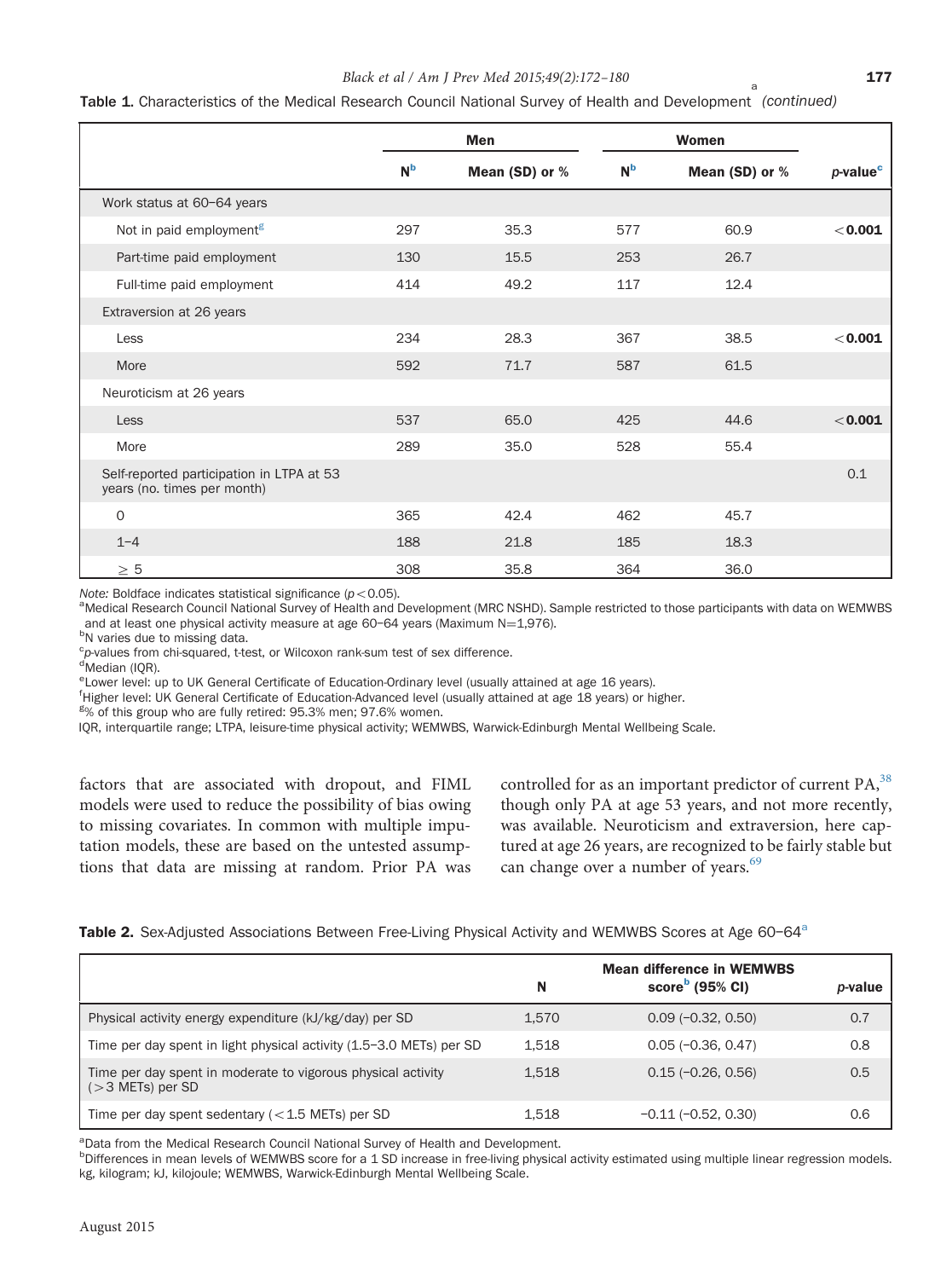<span id="page-6-0"></span>Table 3. Multiply Adjusted Associations Between Self-Reported Physical Activity and WEMWBS Scores at Age 60-64  $(N=1,976)^a$ 

|                                             | Mean difference in WEMWBS score <sup>b</sup> (95% CI) |                      |                      |                      |  |
|---------------------------------------------|-------------------------------------------------------|----------------------|----------------------|----------------------|--|
|                                             | Model 1 <sup>c</sup>                                  | Model 2 <sup>d</sup> | Model 3 <sup>e</sup> | Model 4 <sup>t</sup> |  |
| Participation in LTPA (no. times per month) |                                                       |                      |                      |                      |  |
| $\mathbf 0$                                 | 0.00                                                  | 0.00                 | 0.00                 | 0.00                 |  |
| $1 - 4$                                     | 1.90(0.83, 2.97)                                      | 1.18(0.19, 2.24)     | $0.95(-0.10, 2.00)$  | $0.82$ (-0.25, 1.88) |  |
| $\geq 5$                                    | 2.34(1.46, 3.23)                                      | 1.67 (0.79, 2.55)    | 1.56 (0.68, 2.43)    | 1.25(0.34, 2.16)     |  |
|                                             | p < 0.001                                             | p < 0.001            | $p=0.001$            | $p=0.02$             |  |
| Walking for pleasure (hours per week)       |                                                       |                      |                      |                      |  |
| None                                        | 0.00                                                  | 0.00                 | 0.00                 | 0.00                 |  |
| $>0$ to $\leq$ 1                            | 2.77 (1.83, 3.71)                                     | 1.75(0.77, 2.72)     | 1.69(0.73, 2.65)     | 1.58(0.61, 2.54)     |  |
| >1                                          | 2.70(1.85, 3.55)                                      | 1.86(0.99, 2.73)     | 1.67(0.81, 2.53)     | 1.47(0.60, 2.34)     |  |
|                                             | p < 0.001                                             | p < 0.001            | p < 0.001            | $p=0.001$            |  |

Note: Boldface indicates statistical significance ( $p < 0.05$ ).

<sup>a</sup>Data from the Medical Research Council National Survey of Health and Development.

**b**Differences in mean levels of WEMWBS score by categories of self-reported physical activity estimated using multiple linear regression models. <sup>c</sup>Model 1: Adjusted for sex.

<sup>d</sup>Model 2: Model 1 plus long-term limiting illness, educational attainment by 26 years, financial adequacy at 60-64 years, smoking at 60-64 years, and work status at 60-64 years.

<sup>e</sup>Model 3: Model 2 plus extraversion and neuroticism at 26 years.

f Model 4: Model 3 plus LTPA at 53 years.

LTPA, leisure-time physical activity; WEMWBS, Warwick-Edinburgh Mental Wellbeing Scale.

### **Conclusions**

Participation in LTPA and walking for pleasure are associated with mental well-being in adults aged 60–64 years. This suggests that promotion of participation in LTPA and walking for pleasure would not only provide known benefits for physical health and functioning but also have the associated benefit of better mental wellbeing.

The authors are grateful to MRC National Survey of Health and Development (NSHD) study members who took part in this latest data collection for their continuing support. We thank members of the NSHD scientific and data collection team at the following centers: MRC Unit for Lifelong Health and Ageing at UCL; MRC Epidemiology Unit, University of Cambridge; MRC Lifecourse Epidemiology Unit, University of Southampton; MRC Human Nutrition Research, Cambridge; Wellcome Trust Clinical Research Facility (WTCRF) Manchester and the Department of Clinical Radiology at the Central Manchester University Hospitals NHS Foundation Trust; WTCRF and Medical Physics at the Western General Hospital in Edinburgh; WTCRF and the Department of Nuclear Medicine at University Hospital Birmingham; WTCRF and the Department of Nuclear Medicine at University College London Hospital; CRF and the Department of Medical Physics at the University Hospital of Wales; and CRF and Twin Research Unit at St. Thomas' Hospital London.

This work was supported by the United Kingdom Medical Research Council (program codes MC\_UU\_12019/1, MC\_UU\_12019/5, and MC\_UU\_12015/3). The funders had no role in study design; data collection, analysis, or interpretation; writing the report; or the decision to submit the manuscript for publication.

No financial disclosures were reported by the authors of this paper.

### References

- 1. European Pact for Mental Health and Well-Being. Together for mental health and well-being. 2008. [http://ec.europa.eu/health/ph\\_determi](http://ec.europa.eu/health/ph_determinants/life_style/mental/docs/pact_en.pdf) [nants/life\\_style/mental/docs/pact\\_en.pdf](http://ec.europa.eu/health/ph_determinants/life_style/mental/docs/pact_en.pdf). Accessed March 30, 2015.
- 2. Foresight Mental Capital and Wellbeing Project (2008) Final project report - executive summary. London, UK: The Government Office for Science. 2008. [www.gov.uk/government/uploads/system/uploads/](www.gov.uk/government/uploads/system/uploads/attachment_data/file/292453/mental-capital-wellbeing-summary.pdf) attachment\_data/fi[le/292453/mental-capital-wellbeing-summary.pdf](www.gov.uk/government/uploads/system/uploads/attachment_data/file/292453/mental-capital-wellbeing-summary.pdf). Accessed March 30, 2015.
- 3. WHO. Promoting mental health: concepts, emerging evidence, practice. 2005. [http://www.who.int/mental\\_health/evidence/MH\\_Promotion\\_Book.](http://www.who.int/mental_health/evidence/MH_Promotion_Book.pdf) [pdf](http://www.who.int/mental_health/evidence/MH_Promotion_Book.pdf). Accessed December 5, 2014.
- 4. Stiglitz JE, Sen A, Fitoussi J-P. Report by the Commission on the Measurement of Economic Performance and Social Progress. 2010 [http://www.stiglitz-sen-](http://www.stiglitz-sen-fitoussi.fr/en/index.htm)fitoussi.fr/en/index.htm. Accessed March 30, 2015.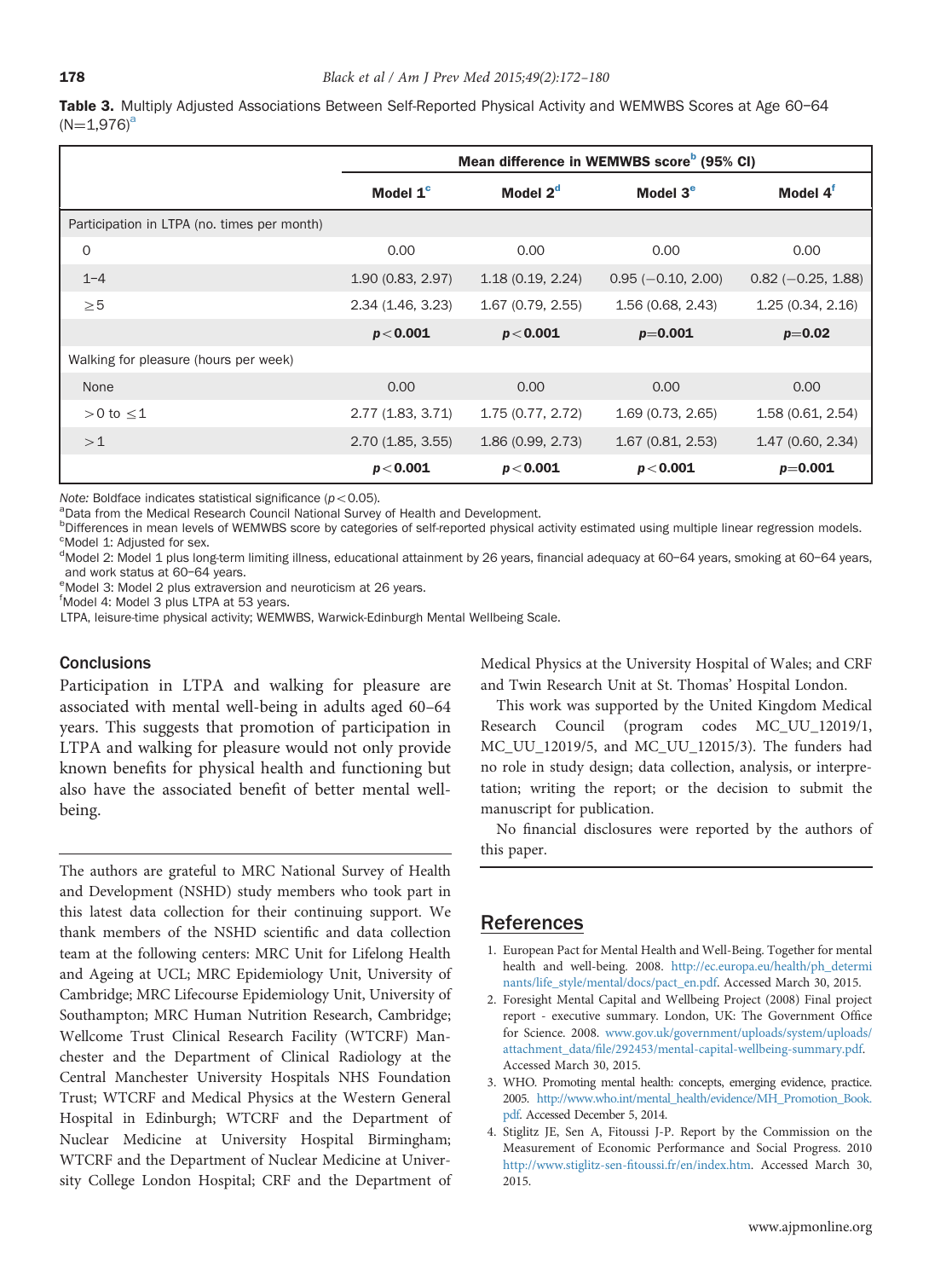- <span id="page-7-0"></span>5. The NHS Confederation. Public mental health and well-being - the local perspective. 2011. [http://www.nhsconfed.org/~/media/Confedera](http://www.nhsconfed.org/~/media/Confederation/Files/Publications/Documents/Report_Public_mental_health_well_being.pdf) [tion/Files/Publications/Documents/Report\\_Public\\_mental\\_health\\_well\\_](http://www.nhsconfed.org/~/media/Confederation/Files/Publications/Documents/Report_Public_mental_health_well_being.pdf) [being.pdf.](http://www.nhsconfed.org/~/media/Confederation/Files/Publications/Documents/Report_Public_mental_health_well_being.pdf) Accessed December 5, 2014.
- 6. [Gale C, Deary IJ, Stafford M. A life course approach to psychological](http://refhub.elsevier.com/S0749-3797(15)00126-9/sbref2) [and social wellbeing. In: Kuh D, Cooper R, Hardy R, Richards M,](http://refhub.elsevier.com/S0749-3797(15)00126-9/sbref2) Ben-Shlomo Y, eds. [A Life Course Approach to Healthy Ageing](http://refhub.elsevier.com/S0749-3797(15)00126-9/sbref2). 1st ed. [Oxford: Oxford University Press; 2014.](http://refhub.elsevier.com/S0749-3797(15)00126-9/sbref2)
- 7. Chida Y, Steptoe A. Positive psychological well-being and mortality: a quantitative review of prospective observational studies. Psychosom Med. 2008;70(7):741–756. [http://dx.doi.org/10.1097/PSY.0b013e318](http://dx.doi.org/10.1097/PSY.0b013e31818105ba) [18105ba](http://dx.doi.org/10.1097/PSY.0b013e31818105ba).
- 8. Boehm JK, Peterson C, Kivimaki M, Kubzansky L. A prospective study of positive psychological well-being and coronary heart disease. Health Psychol. 2011;30(3):259–267. <http://dx.doi.org/10.1037/a0023124>.
- 9. Steptoe A, de Oliveira C, Demakakos P, Zaninotto P. Enjoyment of life and declining physical function at older ages: a longitudinal cohort study. CMAJ. 2014;186(4):E150–E156. [http://dx.doi.org/10.1503/](http://dx.doi.org/10.1503/cmaj.131155) [cmaj.131155.](http://dx.doi.org/10.1503/cmaj.131155)
- 10. Cooper R, Stafford M, Hardy R, et al. Physical capability and subsequent positive mental wellbeing in older people: findings from five HALCyon cohorts. Age (Dordr). 2014;36(1):445–456. [http://dx.doi.org/](http://dx.doi.org/10.1007/s11357-013-9553-8) [10.1007/s11357-013-9553-8.](http://dx.doi.org/10.1007/s11357-013-9553-8)
- 11. Centre for Addiction and Mental Health, Dalla Lana School of Public Health, University of Toronto; and Toronto Public Health. Best practice guidelines for mental health promotion programs: older adults 55+. Centre for Addiction and Mental Health. 2010. [http://knowl](http://knowledgex.camh.net/policy_health/mhpromotion/mhp_older_adults/Documents/mhp_55plus.pdf) [edgex.camh.net/policy\\_health/mhpromotion/mhp\\_older\\_adults/Docu](http://knowledgex.camh.net/policy_health/mhpromotion/mhp_older_adults/Documents/mhp_55plus.pdf) [ments/mhp\\_55plus.pdf](http://knowledgex.camh.net/policy_health/mhpromotion/mhp_older_adults/Documents/mhp_55plus.pdf). Accessed March 30, 2015.
- 12. Snowden M, Dhingra SS, Keyes CL, Anderson LA. Changes in mental well-being in the transition to late life: findings from MIDUS I and II. Am J Public Health. 2010;100(12):2385–2388. [http://dx.doi.org/](http://dx.doi.org/10.2105/AJPH.2010.193391) [10.2105/AJPH.2010.193391.](http://dx.doi.org/10.2105/AJPH.2010.193391)
- 13. WHO. [Good health adds life to years: Global brief for World Health Day](http://refhub.elsevier.com/S0749-3797(15)00126-9/sbref8). [Geneva: WHO, 2012 Document number: WHO /DCO/WHD /2012.2.](http://refhub.elsevier.com/S0749-3797(15)00126-9/sbref8)
- 14. DHHS. Physical activity guidelines for Americans. 2008. [www.health.](www.health.gov/paguidelines/pdf/paguide.pdf) [gov/paguidelines/pdf/paguide.pdf](www.health.gov/paguidelines/pdf/paguide.pdf). Accessed March 30, 2015.
- 15. Lee IM, Shiroma EJ, Lobelo F, Puska P, Blair SN, Katzmarzyk PT. Effect of physical inactivity on major non-communicable diseases worldwide: an analysis of burden of disease and life expectancy. Lancet. 2012;380(9838):219–229. [http://dx.doi.org/10.1016/S0140-6736\(12\)](http://dx.doi.org/10.1016/S0140-6736(12)61031-9) [61031-9](http://dx.doi.org/10.1016/S0140-6736(12)61031-9).
- 16. C3 Collaborating for Health. The benefits of physical activity for health and well-being. 2nd ed. 2012. [www.c3health.org/wp-content/uploads/](www.c3health.org/wp-content/uploads/2009/09/C3-review-of-physical-activity-and-health-v-2-a-20121011.pdf) [2009/09/C3-review-of-physical-activity-and-health-v-2-a-20121011.pdf.](www.c3health.org/wp-content/uploads/2009/09/C3-review-of-physical-activity-and-health-v-2-a-20121011.pdf) Accessed March 30, 2015.
- 17. Loprinzi PD. Objectively measured light and moderate-to-vigorous physical activity is associated with lower depression levels among older U.S. adults. Aging Ment Health. 2013;17(7):801–805. [http://dx.doi.org/](http://dx.doi.org/10.1080/13607863.2013.801066) [10.1080/13607863.2013.801066.](http://dx.doi.org/10.1080/13607863.2013.801066)
- 18. Windle G, Hughes D, Linck P, Russell I, Woods B. Is exercise effective in promoting mental well-being in older age? A systematic review. Aging Ment Health. 2010;14(6):652–669. [http://dx.doi.org/10.1080/](http://dx.doi.org/10.1080/13607861003713232) [13607861003713232](http://dx.doi.org/10.1080/13607861003713232).
- 19. Netz Y, Wu MJ, Becker BJ, Tenenbaum G. Physical activity and psychological well-being in advanced age: a meta-analysis of intervention studies. Psychol Aging. 2005;20(2):272–284. [http://dx.doi.org/](http://dx.doi.org/10.1037/0882-7974.20.2.272) [10.1037/0882-7974.20.2.272](http://dx.doi.org/10.1037/0882-7974.20.2.272).
- 20. [Arent SM, Landers DM, Etnier JL. The effects of exercise on mood in](http://refhub.elsevier.com/S0749-3797(15)00126-9/sbref13) [older adults: a meta-analytic review.](http://refhub.elsevier.com/S0749-3797(15)00126-9/sbref13) J Aging Phys Act. 2000;8:407–430.
- 21. Ruuskanen JM, Ruoppila I. Physical activity and psychological wellbeing among people aged 65 to 84 years. Age Ageing. 1995;24(4):292– 296. [http://dx.doi.org/10.1093/ageing/24.4.292.](http://dx.doi.org/10.1093/ageing/24.4.292)
- 22. Bertheussen GF, Romundstad PR, Landmark T, Kaasa S, Dale O, Helbostad JL. Associations between physical activity and physical and

mental health – a HUNT 3 study. Med Sci Sports Exerc. 2011;43 (7):1220–1228. [http://dx.doi.org/10.1249/MSS.0b013e318206c66e.](http://dx.doi.org/10.1249/MSS.0b013e318206c66e)

- 23. Lee C, Russell A. Effects of physical activity on emotional well-being among older Australian women: cross-sectional and longitudinal analyses. J Psychosom Res. 2003;54(2):155–160. [http://dx.doi.org/](http://dx.doi.org/10.1016/S0022-3999(02)00414-2) [10.1016/S0022-3999\(02\)00414-2.](http://dx.doi.org/10.1016/S0022-3999(02)00414-2)
- 24. Healy GN, Matthews CE, Dunstan DW, Winkler EA, Owen N. Sedentary time and cardio-metabolic biomarkers in U.S. adults: NHANES 2003-06. Eur Heart J. 2011;32(5):590–597. [http://dx.doi.org/](http://dx.doi.org/10.1093/eurheartj/ehq451) [10.1093/eurheartj/ehq451](http://dx.doi.org/10.1093/eurheartj/ehq451).
- 25. Harris TJ, Owen CG, Victor CR, Adams R, Cook DG. What factors are associated with physical activity in older people, assessed objectively by accelerometry? Br J Sports Med. 2009;43(6):442–450. [http://dx.doi.org/](http://dx.doi.org/10.1136/bjsm.2008.048033) [10.1136/bjsm.2008.048033.](http://dx.doi.org/10.1136/bjsm.2008.048033)
- 26. Fox KR, Stathi A, McKenna J, Davis MG. Physical activity and mental well-being in older people participating in the Better Ageing Project. Eur J Appl Physiol. 2007;100(5):591–602. [http://dx.doi.org/10.1007/](http://dx.doi.org/10.1007/s00421-007-0392-0) [s00421-007-0392-0](http://dx.doi.org/10.1007/s00421-007-0392-0).
- 27. Buman MP, Hekler EB, Haskell WL, et al. Objective light-intensity physical activity associations with rated health in older adults. Am J Epidemiol. 2010;172(10):1155–1165. [http://dx.doi.org/10.1093/aje/](http://dx.doi.org/10.1093/aje/&!QJ;kwq249) [kwq249](http://dx.doi.org/10.1093/aje/&!QJ;kwq249).
- 28. Brühmann BA, Schmidt ME, Steindorf K. Assessment of physical activity in epidemiological studies: Are questionnaires obsolete in the era of accelerometry? GMS Med Inform Biom Epidemiol. 2014;10(1): Doc06. <http://dx.doi.org/10.3205/mibe000155>.
- 29. Hills AP, Mokhtar N, Byrne NM. Assessment of physical activity and energy expenditure: an overview of objective measures. Front Nutr. 2014;1:5. <http://dx.doi.org/10.3389/fnut.2014.00005>.
- 30. [McPhillips JB, Pellettera KM, Barrett-Connor E, Wingard DL, Criqui](http://refhub.elsevier.com/S0749-3797(15)00126-9/sbref23) [MH. Exercise patterns in a population of older adults.](http://refhub.elsevier.com/S0749-3797(15)00126-9/sbref23) Am J Prev Med. [1989;5\(2\):65](http://refhub.elsevier.com/S0749-3797(15)00126-9/sbref23)–72.
- 31. [Belza B, Walwick J, Shiu-Thornton S, Schwartz S, Taylor M, LoGerfo J.](http://refhub.elsevier.com/S0749-3797(15)00126-9/sbref24) [Older adult perspectives on physical activity and exercise: voices from](http://refhub.elsevier.com/S0749-3797(15)00126-9/sbref24) [multiple cultures.](http://refhub.elsevier.com/S0749-3797(15)00126-9/sbref24) Prev Chronic Dis. 2004;1(4):A09.
- 32. Martin KR, Cooper R, Harris T, Brage S, Hardy R, Kuh D. Patterns of leisure-time physical activity participation in a British birth cohort at early old age. PLoS One. 2014;9(6):e98901. [http://dx.doi.org/10.1371/](http://dx.doi.org/10.1371/journal.pone.0098901) [journal.pone.0098901](http://dx.doi.org/10.1371/journal.pone.0098901).
- 33. Kuh D, Pierce M, Adams J, et al. Cohort profile: updating the cohort profile for the MRC National Survey of Health and Development: a new clinic-based data collection for ageing research. Int J Epidemiol. 2011;40(1):e1–e9. <http://dx.doi.org/10.1093/ije/dyq231>.
- 34. Wadsworth M, Kuh D, Richards M, Hardy R. Cohort profile: the 1946 National Birth Cohort (MRC National Survey of Health and Development). Int J Epidemiol. 2006;35(1):49–54. [http://dx.doi.org/10.1093/](http://dx.doi.org/10.1093/ije/dyi201) [ije/dyi201.](http://dx.doi.org/10.1093/ije/dyi201)
- 35. Stafford M, Black S, Shah I, et al. Using a birth cohort to study ageing: representativeness and response rates in the National Survey of Health and Development. Eur J Ageing. 2013;10(2):145–157. [http://dx.doi.org/](http://dx.doi.org/10.1007/s10433-013-0258-8) [10.1007/s10433-013-0258-8.](http://dx.doi.org/10.1007/s10433-013-0258-8)
- 36. Tennant R, Hiller L, Fishwick R, et al. The Warwick-Edinburgh Mental Well-being Scale (WEMWBS): development and UK validation. Health Qual Life Outcomes. 2007;5:63. [http://dx.doi.org/10.1186/](http://dx.doi.org/10.1186/1477-7525-5-63) [1477-7525-5-63.](http://dx.doi.org/10.1186/1477-7525-5-63)
- 37. Brage S, Brage N, Franks PW, Ekelund U, Wareham NJ. Reliability and validity of the combined heart rate and movement sensor Actiheart. Eur J Clin Nutr. 2005;59(4):561–570. [http://dx.doi.org/10.1038/](http://dx.doi.org/10.1038/sj.ejcn.1602118) [sj.ejcn.1602118](http://dx.doi.org/10.1038/sj.ejcn.1602118).
- 38. Golubic R, Martin KR, Ekelund U, et al. Levels of physical activity among a nationally representative sample of people in early old age: results of objective and self-reported assessments. Int J Behav Nutr Phys Act. 2014;11:58. [http://dx.doi.org/10.1186/1479-5868-11-58.](http://dx.doi.org/10.1186/1479-5868-11-58)
- 39. Espana-Romero V, Golubic R, Martin KR, et al. Comparison of the EPIC Physical Activity Questionnaire with combined heart rate and